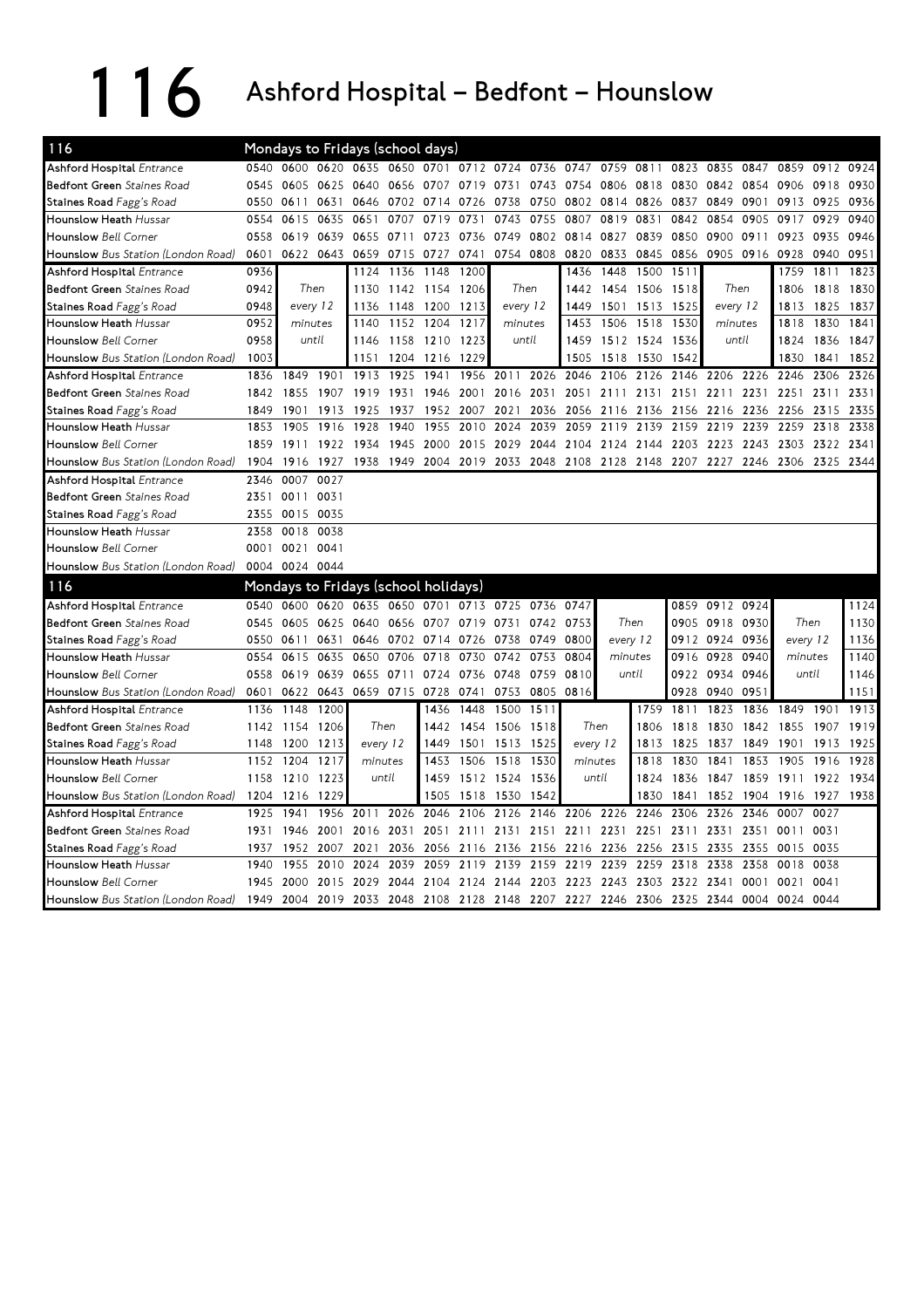| 116                                                                                                 |      |          |                | Saturdays (also Good Friday) |           |                |      |                                                                                 |                |                          |           |                |           |           |                |                |      |      |
|-----------------------------------------------------------------------------------------------------|------|----------|----------------|------------------------------|-----------|----------------|------|---------------------------------------------------------------------------------|----------------|--------------------------|-----------|----------------|-----------|-----------|----------------|----------------|------|------|
| <b>Ashford Hospital Entrance</b>                                                                    | 0540 | 0600     |                |                              |           |                |      | 0620 0640 0700 0720 0740 0756 0811                                              |                |                          | 0823 0835 | 0847           | 0859      |           | 0910 0921 0933 |                | 0945 | 0957 |
| <b>Bedfont Green</b> Staines Road                                                                   | 0545 | 0605     | 0625 0645      |                              | 0705 0725 |                | 0745 |                                                                                 | 0801 0816 0828 |                          | 0840      |                | 0852 0904 | 0915      | 0926 0938      |                | 0950 | 1002 |
| Staines Road Fagg's Road                                                                            | 0549 | 0609     | 0630           | 0650                         | 0710      | 0730           | 0750 | 0806                                                                            | 0821           | 0833                     | 0845      | 0857           | 0909      | 0920      | 0932 0944      |                | 0956 | 1008 |
| <b>Hounslow Heath Hussar</b>                                                                        | 0552 | 0612     | 0633           | 0653                         | 0713      | 0733           | 0753 | 0809                                                                            | 0824           | 0836                     | 0848      | 0900           | 0912      | 0924      | 0936           | 0948           | 1000 | 1012 |
| <b>Hounslow</b> Bell Corner                                                                         | 0556 | 0616     | 0637           | 0657                         | 0717      | 0738           | 0758 | 0814                                                                            | 0829           | 0841                     | 0853      | 0905           | 0917      | 0929      | 0941           | 0953           | 1005 | 1018 |
| Hounslow Bus Station (London Road)                                                                  | 0559 |          | 0619 0640 0701 |                              | 0721      |                |      | 0742 0802 0818 0833 0845                                                        |                |                          | 0858      |                | 0910 0922 | 0934      | 0946 0958      |                | 1010 | 1023 |
| <b>Ashford Hospital Entrance</b>                                                                    | 1008 |          |                | 1108                         | 1120 1132 |                |      |                                                                                 | 1444           | 1456                     | 1508      |                |           | 1756      | 1809 1824      |                | 1844 | 1904 |
| <b>Bedfont Green</b> Staines Road                                                                   | 1014 |          | Then           | 1114                         | 1126 1138 |                |      | Then                                                                            | 1450           | 1502 1513                |           |                | Then      | 1801      | 1814 1829      |                | 1849 | 1909 |
| Staines Road Fagg's Road                                                                            | 1020 | every 12 |                | 1120                         | 1132 1144 |                |      | every 12                                                                        | 1456           | 1508                     | 1519      | every 12       |           | 1807      | 1820           | 1835           | 1855 | 1915 |
| <b>Hounslow Heath</b> Hussar                                                                        | 1024 | minutes  |                | 1124                         | 1136      | 1148           |      | minutes                                                                         | 1500           | 1511 1522                |           | minutes        |           | 1810      | 1823           | 1838           | 1858 | 1918 |
| <b>Hounslow</b> Bell Corner                                                                         | 1030 |          | until          | 1130                         | 1143 1155 |                |      | until                                                                           | 1507           | 1517 1528                |           | until          |           | 1816      | 1828           | 1843           | 1903 | 1923 |
| Hounslow Bus Station (London Road)                                                                  | 1035 |          |                | 1135                         | 1148      | 1201           |      |                                                                                 | 1513           | 1523                     | 1533      |                |           | 1821      | 1833           | 1848           | 1908 | 1928 |
| <b>Ashford Hospital Entrance</b>                                                                    | 1925 | 1945     | 2006           | 2026                         | 2046      | 2106           | 2126 | 2146                                                                            | 2206           | 2226                     | 2246      | 2306 2326      |           | 2346      | 0007           | 0027           |      |      |
| <b>Bedfont Green</b> Staines Road                                                                   | 1930 | 1950     | 2011           | 2031                         | 2051      | 2111           |      | 2131 2151                                                                       |                | 2211 2231 2251           |           | 2311           | 2331      | 2351      | 0011 0031      |                |      |      |
| Staines Road Fagg's Road                                                                            | 1936 |          | 1956 2016      | 2036                         |           | 2056 2116 2136 |      | 2156 2216 2236                                                                  |                |                          |           | 2256 2315 2335 |           | 2355      | 0015 0035      |                |      |      |
| Hounslow Heath Hussar                                                                               | 1939 | 1959     | 2019           | 2039                         | 2059      | 2119           | 2139 | 2159                                                                            | 2219           | 2239                     | 2259      |                | 2318 2338 | 2358      | 0018 0038      |                |      |      |
| <b>Hounslow</b> Bell Corner                                                                         | 1944 | 2004     |                | 2024 2044                    |           | 2104 2124 2144 |      |                                                                                 |                | 2203 2223 2243 2303      |           | 2322 2341      |           | 0001      | 0021 0041      |                |      |      |
| Hounslow Bus Station (London Road)                                                                  |      |          |                |                              |           |                |      | 1948 2008 2028 2048 2108 2128 2148 2207 2227 2246 2306 2325 2344 0004 0024 0044 |                |                          |           |                |           |           |                |                |      |      |
| 116                                                                                                 |      |          |                |                              |           |                |      | Sundays and other Public Holidays (except Christmas Day)                        |                |                          |           |                |           |           |                |                |      |      |
| <b>Ashford Hospital Entrance</b>                                                                    | 0540 | 0610     | 0640 0710      |                              | 0740      | 0800           | 0820 |                                                                                 |                | 0840 0900 0920 0940 0958 |           |                | 1016      | 1034      | 1052 1111      |                | 1129 | 1149 |
| <b>Bedfont Green</b> Staines Road                                                                   | 0545 | 0615     | 0645 0715      |                              | 0745      | 0805 0825      |      | 0845 0905                                                                       |                | 0925                     | 0945      | 1003           | 1021      | 1039      | 1057           | 1116           | 1135 | 1155 |
| <b>Staines Road</b> Fagg's Road                                                                     | 0549 | 0619     | 0649           | 0719                         | 0749      | 0810           | 0830 | 0850                                                                            | 0910           | 0930                     | 0950      | 1008           | 1027      | 1045      | 1103           | 1122           | 1141 | 1201 |
| Hounslow Heath Hussar                                                                               | 0552 | 0622     |                | 0652 0722                    | 0752      | 0813           | 0833 | 0853                                                                            | 0913           | 0933                     | 0953      | 1012           | 1031      | 1049      | 1107           | 1126           | 1145 | 1205 |
| <b>Hounslow</b> Bell Corner                                                                         | 0556 | 0626     | 0656           | 0726                         | 0756      | 0817           | 0837 | 0857                                                                            | 0917           | 0937                     | 0958      | 1017           | 1036      | 1055      | 1113           | 1132           | 1151 | 1211 |
| Hounslow Bus Station (London Road)                                                                  | 0559 |          | 0629 0659 0729 |                              | 0800 0821 |                | 0841 |                                                                                 | 0902 0922 0942 |                          | 1003      | 1022           | 1041      | 1100      | 1119           | 1138           | 1157 | 1217 |
| <b>Ashford Hospital Entrance</b>                                                                    | 1209 |          |                | 1449                         |           | 1509 1529      |      |                                                                                 | 1709           | 1729                     | 1748      | 1807           | 1826      | 1845      | 1905           | 1925           | 1945 | 2005 |
| <b>Bedfont Green</b> Staines Road                                                                   | 1215 |          | Then           | 1455                         | 1515 1534 |                |      | Then                                                                            | 1714           | 1734                     | 1753      | 1812           | 1831      | 1850      | 1910           | 1930           | 1950 | 2010 |
| Staines Road Fagg's Road                                                                            | 1221 |          | every 20       | 1501                         | 1521      | 1540           |      | every 20                                                                        | 1720           | 1739                     | 1758      | 1817           | 1836      | 1855      | 1915           | 1935           | 1955 | 2015 |
| <b>Hounslow Heath Hussar</b>                                                                        | 1225 | minutes  |                | 1505                         | 1524      | 1543           |      | minutes                                                                         | 1723           | 1742                     | 1801      | 1820           | 1839      | 1858      | 1918           | 1938           | 1958 | 2018 |
| <b>Hounslow</b> Bell Corner                                                                         | 1231 |          | until          | 1511                         | 1530      | 1549           |      | until                                                                           | 1729           | 1747                     | -1806     | 1825           | 1844      | 1903      | 1923           | 1942           | 2002 | 2022 |
| Hounslow Bus Station (London Road)                                                                  | 1237 |          |                | 1517                         | 1536      | 1555           |      |                                                                                 | 1735           | 1752                     | 1811      | 1830           | 1849      | 1907 1927 |                | 1946 2006 2026 |      |      |
| Ashford Hospital Entrance                                                                           | 2026 | 2046     | 2106           | 2126                         | 2146      | 2206           | 2226 | 2247                                                                            | 2307           | 2327                     | 2347      | 0007           | 0027      |           |                |                |      |      |
| <b>Bedfont Green</b> Staines Road                                                                   | 2031 | 2051     | 2111           | 2131                         | 2151      | 2211           | 2231 | 2251                                                                            | 2311           | 2331                     | 2351      | 0011           | 0031      |           |                |                |      |      |
| Staines Road Fagg's Road                                                                            | 2035 | 2055     | 2115           | 2135                         |           | 2155 2215      | 2235 | 2255 2315                                                                       |                | 2335                     | 2355      | 0015 0035      |           |           |                |                |      |      |
| <b>Hounslow Heath Hussar</b>                                                                        | 2038 | 2058     | 2118           | 2138                         | 2158      | 2218           | 2238 | 2258                                                                            | 2318           | 2338                     | 2358      | 0018 0038      |           |           |                |                |      |      |
| <b>Hounslow</b> Bell Corner                                                                         | 2042 | 2102     | 2122           | 2142                         | 2202      | 2222           | 2242 |                                                                                 | 2302 2322      | 2341                     | 0001      | 0021           | 0041      |           |                |                |      |      |
| Hounslow Bus Station (London Road) 2046 2106 2126 2145 2205 2225 2245 2305 2325 2344 0004 0024 0044 |      |          |                |                              |           |                |      |                                                                                 |                |                          |           |                |           |           |                |                |      |      |

Operated by London United

www.londonbusroutes.net 20.7.20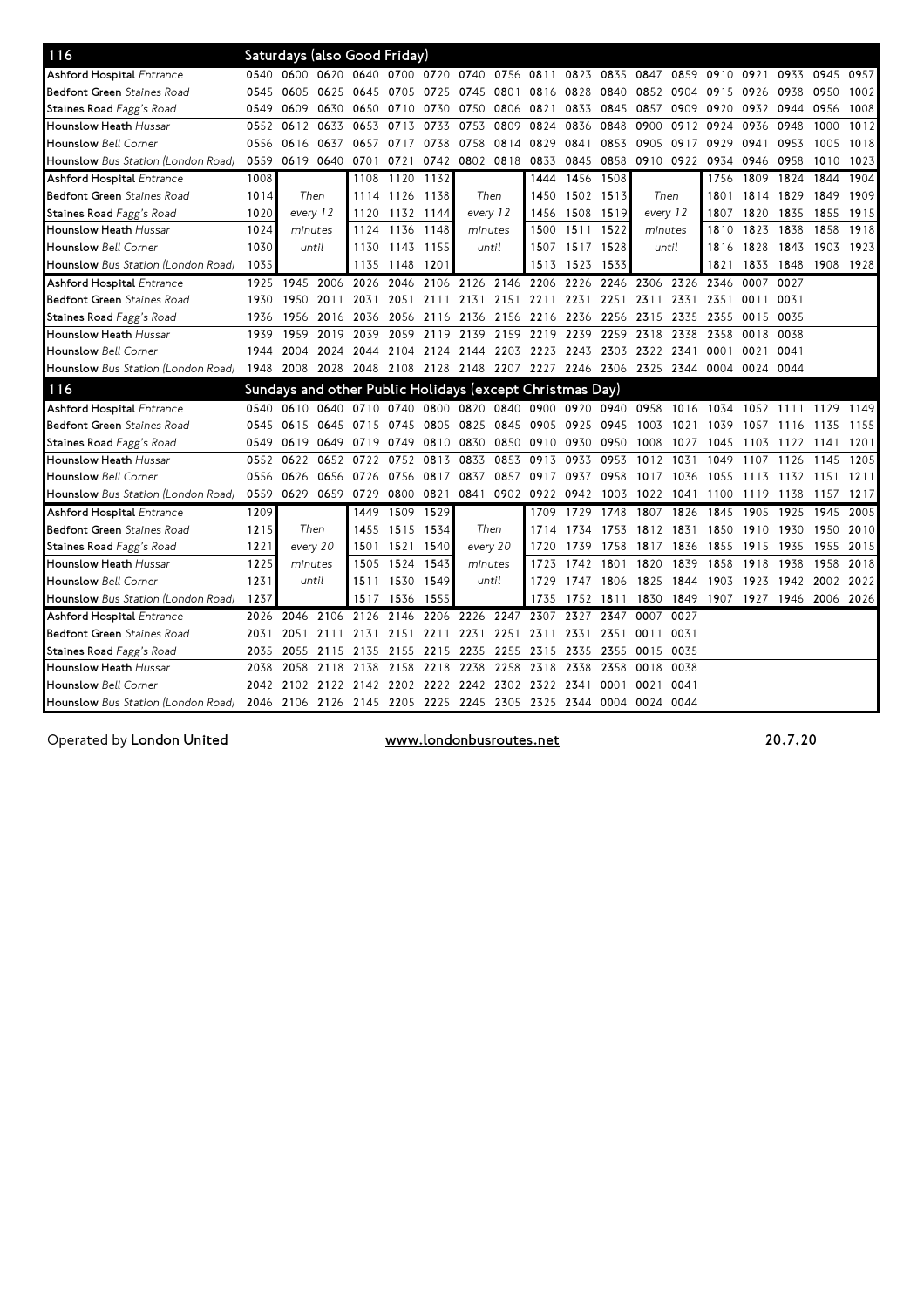## 116 Hounslow – Bedfont – Ashford Hospital

| 116                               |      | Mondays to Fridays (school days)                                                          |           |                |                          |                |      |                               |                |                     |                |           |           |                     |                |           |                     |      |
|-----------------------------------|------|-------------------------------------------------------------------------------------------|-----------|----------------|--------------------------|----------------|------|-------------------------------|----------------|---------------------|----------------|-----------|-----------|---------------------|----------------|-----------|---------------------|------|
| Hounslow High Street/School Road  |      | 0550 0610 0625 0637 0648 0700 0711 0722 0733 0744 0755 0807 0819 0831                     |           |                |                          |                |      |                               |                |                     |                |           |           |                     |                | 0843 0855 | 0907                | 0919 |
| <b>Hounslow</b> Bell Corner       | 0555 | 0615                                                                                      | 0630      |                | 0642 0653 0705 0717 0728 |                |      |                               | 0739 0750      |                     | 0801           |           | 0813 0825 | 0837                | 0849 0901      |           | 0913                | 0925 |
| <b>Hounslow Heath Hussar</b>      | 0559 | 0619                                                                                      | 0634 0646 |                | 0658 0710 0722           |                |      |                               | 0733 0744 0756 |                     | 0807           | 0819 0831 |           |                     | 0843 0855 0906 |           | 0918                | 0930 |
| Staines Road Fagg's Road          |      | 0602 0622                                                                                 | 0638      | 0650           | 0702                     | 0714           | 0726 | 0737                          | 0749           | 0801                | 0813           | 0825      | 0837      | 0848                | 0900 0911      |           | 0923                | 0935 |
| Bedfont Green Staines Road        |      | 0607 0627                                                                                 | 0643      | 0655           | 0707                     | 0720           | 0732 | 0744                          | 0756 0808      |                     | 0820           |           | 0832 0844 | 0855                | 0907 0918      |           | 0930                | 0941 |
| <b>Ashford Hospital Entrance</b>  | 0613 | 0633                                                                                      | 0650      |                | 0702 0714                | 0727           | 0739 | 0752                          |                | 0805 0817 0829      |                | 0841      | 0853      | 0904                | 0915 0926      |           | 0937                | 0948 |
| Hounslow High Street/School Road  | 0931 | 0940                                                                                      | 0949      |                |                          | 1137           | 1148 | 1159                          | 1209           | 1219                | 1230           |           |           | 1430                | 1442           | 1454      | 1505                | 1516 |
| <b>Hounslow</b> Bell Corner       |      | 0937 0946 0955                                                                            |           |                | Then                     | 1143           | 1154 | 1205 1216 1226                |                |                     | 1237           |           | Then      | 1437                |                | 1449 1501 | 1512 1524           |      |
| Hounslow Heath Hussar             |      | 0942 0951                                                                                 | 1000      | every 12       |                          | 1148           | 1159 | 1211 1222                     |                | 1232 1243           |                |           | every 12  | 1443                |                | 1455 1507 | 1519                | 1531 |
| Staines Road Fagg's Road          | 0947 | 0956                                                                                      | 1005      |                | minutes                  | 1153           | 1204 | 1216 1227                     |                | 1237                | 1248           |           | minutes   | 1448                | 1500           | 1512      | 1524                | 1536 |
| Bedfont Green Staines Road        | 0953 | 1002 1011                                                                                 |           |                | until                    | 1159           | 1211 |                               | 1223 1234      | 1244                | 1255           |           | until     | 1455                | 1507 1520      |           | 1532 1544           |      |
| <b>Ashford Hospital Entrance</b>  | 1000 | 1009 1018                                                                                 |           |                |                          | 1206           | 1218 |                               |                | 1230 1241 1251 1302 |                |           |           | 1502                | 1515 1528      |           | 1540                | 1552 |
| Hounslow High Street/School Road  | 1528 |                                                                                           |           | 1740           |                          | 1752 1804      | 1816 | 1828                          | 1840           | 1852                | 1904 1916 1928 |           |           | 1940                | 1955           | 2015      | 2035                | 2055 |
| <b>Hounslow</b> Bell Corner       | 1536 | Then                                                                                      |           | 1748           | 1800                     | 1812 1824      |      | 1836                          | 1847           | 1859                | 1911           | 1923      | 1935      | 1946                | 2001           | 2021      | 2041                | 2101 |
| Hounslow Heath Hussar             | 1543 | every 12                                                                                  |           | 1755           |                          | 1807 1819      | 1831 |                               | 1843 1854      | 1905                | 1917           | 1929      | 1940      | 1951                |                | 2006 2026 | 2046                | 2106 |
| Staines Road Fagg's Road          | 1548 | minutes                                                                                   |           | 1800           |                          | 1812 1824      | 1836 | 1848                          | 1859           | 1909                | 1921           | 1933      | 1943      | 1954                | 2009           | 2029      | 2049                | 2109 |
| <b>Bedfont Green</b> Staines Road | 1556 | until                                                                                     |           | 1808           |                          | 1819 1831      | 1843 | 1855                          | 1906           | 1916                | 1928           | 1939      | 1949      | 2000                | 2015 2035      |           | 2055                | 2114 |
| <b>Ashford Hospital Entrance</b>  | 1604 |                                                                                           |           | 1816           | 1827                     | 1838           | 1850 |                               | 1902 1913      | 1923                | 1935           | 1945      | 1955      | 2006                | 2021           | 2041      | 2101                | 2120 |
| Hounslow High Street/School Road  | 2115 | 2135                                                                                      | 2155 2215 |                | 2235                     | 2255           | 2315 | 2335                          | 2355           | 0016                |                |           |           |                     |                |           |                     |      |
| <b>Hounslow</b> Bell Corner       | 2120 | 2140                                                                                      | 2200 2220 |                |                          | 2240 2300 2320 |      |                               | 2340 0000 0020 |                     |                |           |           |                     |                |           |                     |      |
| Hounslow Heath Hussar             | 2125 | 2145 2204 2224                                                                            |           |                |                          | 2244 2304 2324 |      |                               | 2343 0003 0023 |                     |                |           |           |                     |                |           |                     |      |
| Staines Road Fagg's Road          | 2128 | 2148                                                                                      | 2207 2227 |                |                          | 2247 2307      | 2327 | 2346                          | 0006           | 0026                |                |           |           |                     |                |           |                     |      |
| Bedfont Green Staines Road        | 2133 | 2153 2212 2232 2252 2312 2332 2351                                                        |           |                |                          |                |      |                               | 0010           | 0030                |                |           |           |                     |                |           |                     |      |
| <b>Ashford Hospital Entrance</b>  |      | 2139 2159 2218 2238 2258 2317 2337 2356 0015 0035                                         |           |                |                          |                |      |                               |                |                     |                |           |           |                     |                |           |                     |      |
|                                   |      |                                                                                           |           |                |                          |                |      |                               |                |                     |                |           |           |                     |                |           |                     |      |
| 116                               |      | Mondays to Fridays (school holidays)                                                      |           |                |                          |                |      |                               |                |                     |                |           |           |                     |                |           |                     |      |
| Hounslow High Street/School Road  | 0550 | 0610                                                                                      |           | 0625 0637 0648 |                          |                |      | 0700 0711 0722 0733 0744 0755 |                |                     |                |           |           | 0919                | 0931 0941      |           | 0951                | 1001 |
| <b>Hounslow Bell Corner</b>       | 0555 | 0615                                                                                      | 0630      | 0642           | 0653 0705 0717           |                |      | 0728                          | 0739           | 0750                | 0801           |           | Then      | 0925                | 0937 0947      |           | 0957                | 1007 |
| Hounslow Heath Hussar             | 0559 | 0619                                                                                      | 0634 0646 |                | 0658                     | 0710 0722      |      | 0733                          | 0744           | 0755                | 0806           |           | every 12  | 0930                | 0942 0952      |           | 1002                | 1012 |
| Staines Road Fagg's Road          | 0602 | 0622                                                                                      | 0638      | 0650           | 0702                     | 0714           | 0726 | 0737                          | 0748           | 0759                | 0811           |           | minutes   | 0935                | 0947           | 0957      | 1007                | 1017 |
| <b>Bedfont Green</b> Staines Road | 0607 | 0627                                                                                      | 0643      | 0655           | 0707 0720                |                | 0732 |                               | 0743 0754      | 0805                | 0817           |           | until     | 0941                |                | 0953 1003 | 1013                | 1023 |
| <b>Ashford Hospital Entrance</b>  | 0613 | 0633 0650                                                                                 |           | 0702           | 0714 0727                |                | 0739 | 0750                          | 0801           | 0812 0824           |                |           |           | 0948                | 1000           | 1010      | 1020                | 1030 |
| Hounslow High Street/School Road  | 1013 |                                                                                           |           | 1137           | 1148                     | 1159           | 1209 | 1219                          | 1230           |                     |                | 1430      | 1442      | 1454                | 1505           | 1516      | Then                | 1740 |
| <b>Hounslow</b> Bell Corner       | 1019 | Then                                                                                      |           | 1143           |                          | 1154 1205 1216 |      | 1226 1237                     |                |                     | Then           | 1437      | 1449      | 1501 1512 1524      |                |           | every               | 1748 |
| Hounslow Heath Hussar             | 1024 | every 12                                                                                  |           | 1148           |                          |                |      | 1159 1211 1222 1232 1243      |                | every 12            |                | 1443      | 1455      | 1507                | 1519 1531      |           | 12                  | 1755 |
| Staines Road Fagg's Road          | 1029 | minutes                                                                                   |           | 1153           | 1204                     | 1216 1227      |      | 1237                          | 1248           | minutes             |                | 1448      | 1500      |                     | 1512 1524      | 1536      | <i>mins</i>         | 1800 |
| <b>Bedfont Green</b> Staines Road | 1035 | until                                                                                     |           | 1159           |                          | 1211 1223 1234 |      | 1244                          | 1255           |                     | until          | 1455      |           | 1507 1520 1532 1544 |                |           | until               | 1808 |
| <b>Ashford Hospital Entrance</b>  | 1042 |                                                                                           |           | 1206           | 1218                     | 1230 1241      |      | 1251                          | 1302           |                     |                |           | 1502 1515 | 1528                | 1540 1552      |           |                     | 1816 |
| Hounslow High Street/School Road  |      | 1752 1804 1816 1828                                                                       |           |                | 1840                     |                |      | 1852 1904 1916 1928 1940 1955 |                |                     |                |           | 2015 2035 | 2055                |                |           | 2115 2135 2155 2215 |      |
| <b>Hounslow</b> Bell Corner       |      | 1800 1812 1824 1836 1847 1859 1911 1923 1935 1946 2001 2021 2041 2101 2120 2140 2200 2220 |           |                |                          |                |      |                               |                |                     |                |           |           |                     |                |           |                     |      |
| Hounslow Heath <i>Hussar</i>      |      | 1807 1819 1831 1843 1854 1906 1917 1929 1940 1951 2006 2026 2046 2106 2125 2145 2204 2224 |           |                |                          |                |      |                               |                |                     |                |           |           |                     |                |           |                     |      |
| Staines Road Fagg's Road          |      | 1812 1824 1836 1848 1859 1910 1921 1933 1943 1954 2009 2029 2049 2109 2128 2148 2207 2227 |           |                |                          |                |      |                               |                |                     |                |           |           |                     |                |           |                     |      |
| <b>Bedfont Green</b> Staines Road |      | 1819 1831 1843 1855 1906 1917 1928 1939 1949 2000 2015 2035 2055 2114 2133 2153 2212 2232 |           |                |                          |                |      |                               |                |                     |                |           |           |                     |                |           |                     |      |
| <b>Ashford Hospital Entrance</b>  |      | 1827 1838 1850 1902 1913 1924 1935 1945 1955 2006 2021 2041 2101 2120 2139 2159 2218 2238 |           |                |                          |                |      |                               |                |                     |                |           |           |                     |                |           |                     |      |
| Hounslow High Street/School Road  | 2235 | 2255 2315 2335 2355 0016                                                                  |           |                |                          |                |      |                               |                |                     |                |           |           |                     |                |           |                     |      |
| Hounslow Bell Corner              |      | 2240 2300 2320 2340 0000 0020                                                             |           |                |                          |                |      |                               |                |                     |                |           |           |                     |                |           |                     |      |
| Hounslow Heath Hussar             |      | 2244 2304 2324 2343 0003 0023                                                             |           |                |                          |                |      |                               |                |                     |                |           |           |                     |                |           |                     |      |
| Staines Road Fagg's Road          |      | 2247 2307 2327 2346 0006 0026                                                             |           |                |                          |                |      |                               |                |                     |                |           |           |                     |                |           |                     |      |
| Bedfont Green Staines Road        |      | 2252 2312 2332 2351 0010 0030                                                             |           |                |                          |                |      |                               |                |                     |                |           |           |                     |                |           |                     |      |